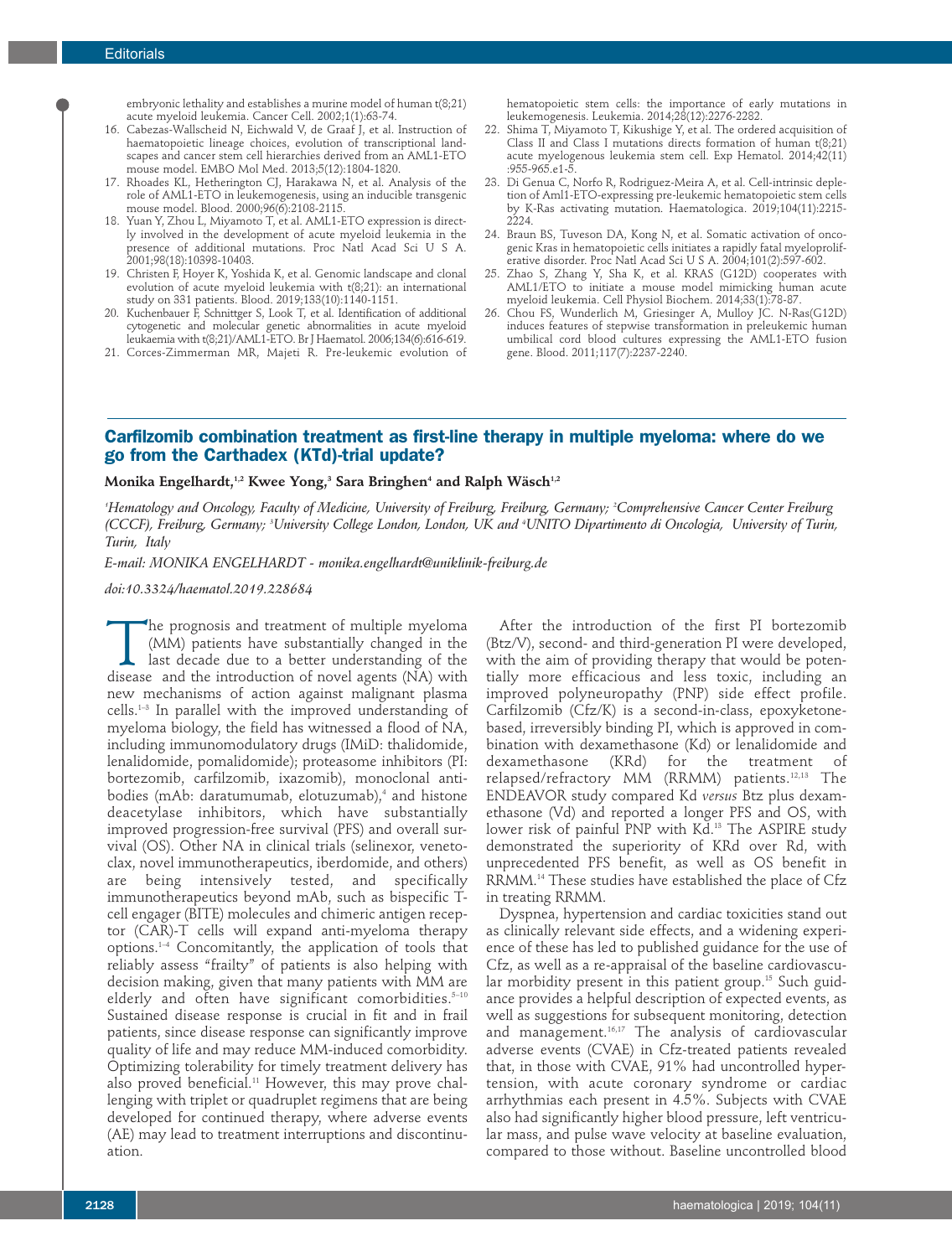pressure, left ventricular hypertrophy, and pulse wave velocity ≥9 m/s identified patients at higher risk of developing CVAE during follow up. These findings indicated that careful monitoring, strict blood pressure control and identification of early symptoms suggestive of cardiac dysfunction, are crucial to ensure safe administration of  $Cfz.^{16-18}$ 

In newly diagnosed MM (NDMM), Cfz has been investigated in several studies, and the updated results of the Carthadex trial of Cfz-thalidomide-dexamethasone (KTd) are now available. In this issue of the Journal, Wester *et al*. report on these findings. <sup>19</sup> With longer median follow up (58.7 months) of this multicenter phase II trial, impressive overall responses (ORR: 93%), with a high rate of CR (63% after consolidation) and substantial PFS and OS results (median: 58 and 83 months, respectively) were obtained. <sup>19</sup> Cfz was escalated from 20/27 (n=50), to 20/36 (n=20), 20/45 (n=21) and 20/56 mg/m<sup>2</sup>

|  |  | Table 1. Carthadex-(KTd) results compared to selected other carfilzomib combinations in newly diagnosed multiple myeloma. |  |  |  |  |  |  |  |  |  |  |
|--|--|---------------------------------------------------------------------------------------------------------------------------|--|--|--|--|--|--|--|--|--|--|
|--|--|---------------------------------------------------------------------------------------------------------------------------|--|--|--|--|--|--|--|--|--|--|

| <b>First author</b>                                    | <b>Study phase</b>                                       | $#$ pts | <b>Median age</b><br>(range)   | <b>CFz-dose</b>                                                        | <b>Combination</b><br>treatment                                                                                                                  | <b>ORR</b>                | <b>PFS</b>                       | $\overline{OS}$     | <b>Notable</b><br>findings                                                                                                                                                                            | <b>FDA/EMA</b><br>approval |
|--------------------------------------------------------|----------------------------------------------------------|---------|--------------------------------|------------------------------------------------------------------------|--------------------------------------------------------------------------------------------------------------------------------------------------|---------------------------|----------------------------------|---------------------|-------------------------------------------------------------------------------------------------------------------------------------------------------------------------------------------------------|----------------------------|
| Wester R.<br>Haematologica<br>201919                   | II $(HNTR2422)$<br>Follow-up report<br>(median: 58.7 ms) | 111     | 58 (29-66),<br>Tx-eligible     | $20/27$ (n=50),<br>$20/36$ (n=20),<br>$20/45$ (n=21)<br>$20/56$ (n=20) | $CFz 20$ -> 56mg/m <sup>2</sup><br>Thal: 200mg/d<br>Dex 40mg weekly, 4<br>induction $C \rightarrow$<br>ASCT->4 consolidation C                   | 93%;<br>CR: 18%           | $58$ ms                          | $83 \text{ ms}$     | Grade 3/4 AE:<br>Infections: 11%<br>Respiratory: 8%<br>Skin: 9%, Vascular: 9%<br>Cardiac 5%                                                                                                           |                            |
| Sonneveld P,<br>Blood 2015 <sup>20</sup>               | II (#NTR2422)<br>Initial report<br>(median: 23 ms)       | 91      | 58 (29-66),<br>Tx-eligible     | $20/27$ (n=50),<br>$20/36$ (n=20),<br>$20/45$ (n=21)                   | CFz $20$ -> $45$ mg/m <sup>2</sup><br>Thal: 200mg/d<br>Dex 40mg weekly                                                                           | 86%                       | 36-ms-PFS:<br>72%                | <b>Not</b><br>given | Grade 3/4 AE:<br>Respiratory: 15%,<br>GI: 12%, Skin: 10%                                                                                                                                              |                            |
| MIkhael JR,<br>Br J Haematol<br>$2015^{21}$            | Cyklone: I/II,<br>median follow-up<br>17.5 <sub>ms</sub> | 64      | 62.5 (27-82),<br>Tx-eligible   | $20 - 45$                                                              | Cfz: 20->45mg/m <sup>2</sup> 1x/w<br>Cyclo: 300mg/m <sup>2</sup> d1,8,15,<br>Thal 100mg d1-28,<br>Dex 40,g d1,8,15,22,<br>MTD: 36, 9 C -> maint. | 91%                       | 2y-PFS:<br>76%                   | $2y$ -OS:<br>96%    | G3/4 hypertension 6%<br>Cardiac events: 6%<br>Renal events: 5%<br>Thromboembolic events:<br>5%, Dyspnea: 3%                                                                                           |                            |
| Jackson,<br><b>Blood (Suppl)</b><br>2018 <sup>22</sup> | III                                                      | 526     | $61(33-75)$<br>Tx-eligible     | 20/36                                                                  | Cfz 36mg/m <sup>2</sup> d1,<br>2, 8, 9, 15, 16<br>Cyclo: 500mg d1,8,15,<br>Len 25mg d1-21<br>Dex 40mg d1,8,15,22,                                | 82.3%                     | $\geq$ VGPR: 36-ms-PFS:<br>64.5% | <b>Not</b><br>given | All grade cardiac: 4%<br>All grade VTE: 12.5%<br>Discont. 4.8%                                                                                                                                        |                            |
| Gay F,<br>Blood (Suppl.)<br>$2018^{23}$                | III, median<br>follow-up 20 ms                           | 474     | $57(52-62)$<br>Tx-eligible     | 20/36                                                                  | KRd-ASCT-KRd vs.<br>KRd12 vs. KCd-<br>ASCT-KCd                                                                                                   | $\geq$ VGPR:<br>89:87:76% | Not<br>given                     | Not<br>given        | G3/4 cardiac AE:3:2:4%,<br>Thrombosis: 1:2:2%<br>Discont. 6:8:7%                                                                                                                                      |                            |
| Moreau P.<br>Blood 2015 <sup>24</sup>                  | VII                                                      | 68      | $72(66-86)$ ,<br>Tx-inelegible | 20, 27, 36, 45;<br>MTD: 36                                             | Cfz: $20-45$ mg/m <sup>2</sup><br>M $9mg/m^2$ ,<br>P 60mg/m <sup>2</sup> d1-4,<br>9C                                                             | 90%                       | Median:<br>$21 \text{ ms}$       | $3v$ -OS:<br>80%    | Death in $n=12$ :<br>PD $(n=7)$ ,<br>infection $(n=2)$<br>cardiac failure $(n=1)$<br>respiratory distress $(n=1)$<br>urothelial ca $(n=1)$                                                            |                            |
| Bringhen S,<br>Blood 2014 <sup>26</sup>                | II, Median<br>follow-up: 18ms                            | 58      | 71 (68-75),<br>Tx-inelegible   | $20 - > 362x/w$                                                        | Cfz: $20 - 36$ mg/m <sup>2</sup><br>Cyclo: $300$ mg/m <sup>2</sup><br>d1,8,15, Dex 40,g<br>d1,8,15,22, 9 C $\ge$ maint.                          | $95\%$                    | 2y-PFS:<br>76%                   | $2y$ -OS:<br>87%    | AE 3-5:<br>cardiopulmonary: 7%<br>Discontinuation: 14%<br>Cfz-dose reductions: 21%                                                                                                                    |                            |
| Bringhen S,<br>Leukemia 2018 <sup>27</sup>             | <b>VII, Median</b><br>follow-up: 18ms                    | 63      | $72(69-74)$ ,<br>Tx-inelegible | 45,56,70<br>$\geq 70$ lx/w                                             | Cfz: $45 - 70$ mg/m <sup>2</sup> 1x/w<br>Cyclo: $300$ mg/m <sup>2</sup><br>d1,8,15, dex 40,g<br>d1,8,15,22, 9 C $\ge$ maint.                     | 89%                       | 2y-PFS:<br>53.2%                 | $2v$ -OS:<br>81%    | AE 3-5:<br>cardiopulmonary: 9%,<br>Discontinuation: 22%<br>Cfz-dose reductions: 9%<br>6 pts died: $2 \text{ PD} + \text{AE}$ (pulm.<br>thromboembolism, resp.<br>failure, pneumonia, sudden<br>death) |                            |
| Facon T,<br>Blood 2019 <sup>25</sup>                   | III, Clarion                                             | 955     | $72(42-91)$ ,<br>Tx-inelegible | KMP $(n=478)$<br>$20 \ge 36$                                           | Cfz: $20 - 36$ mg/m <sup>2</sup><br>M $9mg/m^2$ ,<br>P 60mg/m <sup>2</sup> d1-4,<br>9 C                                                          | 84.3%                     | 22.3                             | HR 1.08             | Renal failure: 13.9 : 6.2%<br>(0.82-1.43) Cardiac failure: 10.8 : 4.3%<br>>G3 AE rates: 74.7 : 76.2%<br>$>\,G2$ PNP: 2.5% : 35.1%                                                                     | $\mathbb{Z}$               |
|                                                        |                                                          |         |                                | VMP $(n=477)$                                                          | V1.3mg/m <sup>2</sup><br>d1,4,8,11,22,25,29,32<br>$\geq$ d4,11,25,32, C5-9                                                                       | 78.8%                     | 22.1                             |                     |                                                                                                                                                                                                       | $^{+}$                     |

#: number, pts: patients; ND: newly diagnosed; RR: relapsed/refratory; MM: multiple myeloma; Cfz: carfilzomib; T: thalidomide;d: day; Dex: dexamethasone; M: melphalan; P: prednisone; v: bortezomib; L: lenalidomide; ORR: overall response rate; PFS: progression free survival; OS: overall survival;AE: adverse events; pts: patients; ms: months;C: cycle;MTD: max.tolerated dose; maint: maintenance therapy; FDA: Food and Drug Adminstration;CR: complete remission;GI: gastrointestinal;Tx:transplantation;VTE: venous thrombo-embolism;discontin.:discontinuation;PD:disease progression; ca: carcinoma; pulm.: pulmonary; resp: respiratory,HR: hazard risk.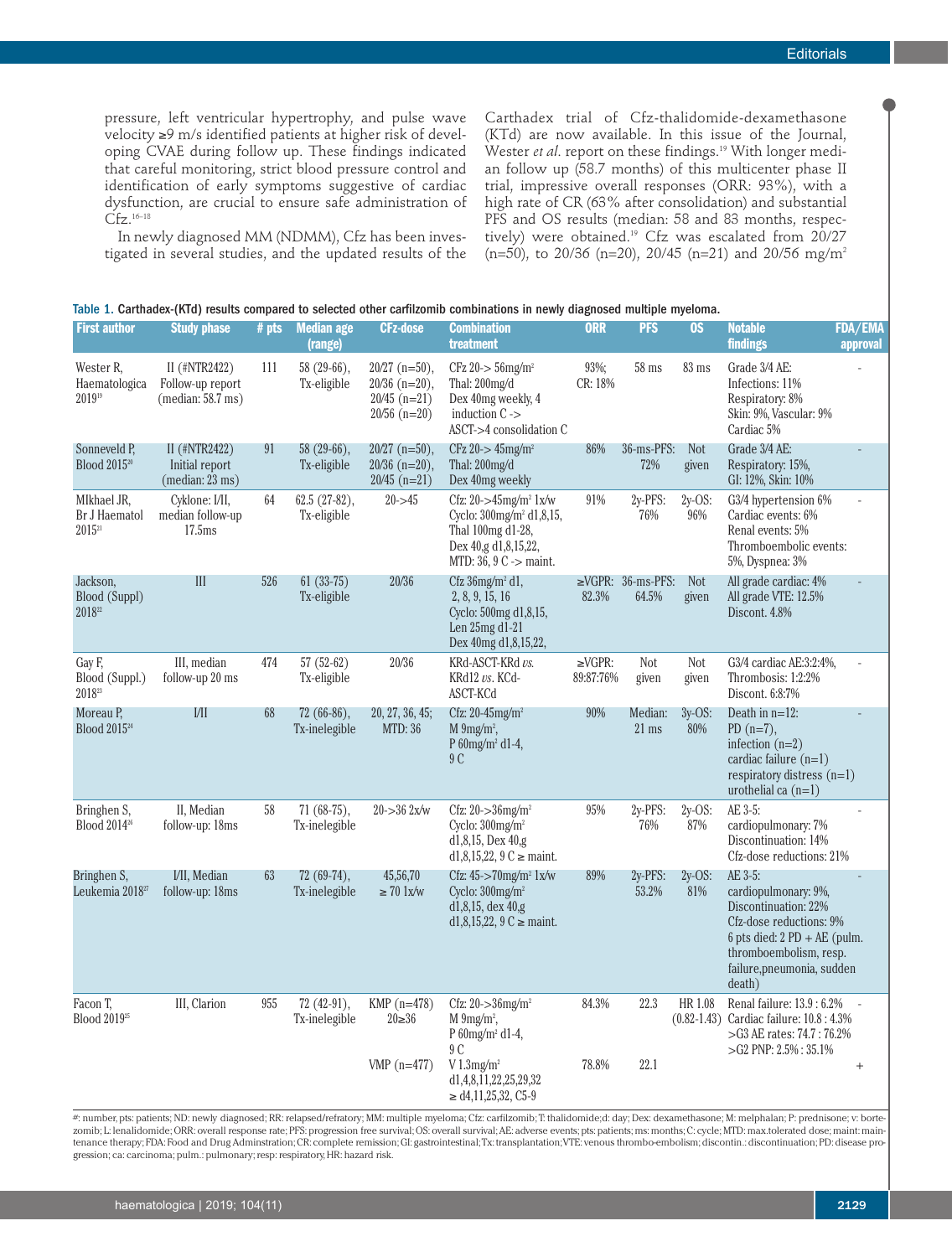(n=20 patients), given twice weekly combined with daily thalidomide [200 mg day (d) 1-28] and weekly dexamethasone for four KTd induction cycles before autologous stem cell transplantation (ASCT) was performed. These promptly induced responses allowed peripheral blood stem cell (PBSC) mobilization in 92%, and were followed by ASCT in 88% and Cfz-consolidation in 85% of patients. Since this was an updated study report, <sup>20</sup> with a last cohort of further escalated Cfz (20/56), a specific aim of the study had been to compare tolerability and efficacy between the various Cfz doses. This objective is clinically highly relevant; however, the small patient numbers allowed only preliminary observations to be made on this. Nevertheless, increasing Cfz doses beyond 20/36 did not seem to improve efficacy in terms of CR rates. Of note, CVAE did not seem to increase with Cfz dose escalation and were generally low (12% all grade, 5% grade ≥3), while infection rates, particularly pneumonia, did. The authors comment that their previous experience with this regimen likely contributed to the low incidence of SAE. 19

With the usual caveats of conducting cross-trial comparisons, Table 1 summarizes selected Cfz-combination trials in NDMM, with the Carthadex results shown first. 19

As compared to the Carthadex-trial with KTd, the Cyklone trial <sup>21</sup> investigated Cfz in quadruplet-combination in 64 transplant-eligible NDMM patients and was similar in its treatment combination: patients were treated with Cfz (d1, 2, 8, 9, 15, and 16), 300 mg/m2 cyclophosphamide (d1, 8, and 15 ), 100 mg thalidomide (d1-28), and 40 mg dexamethasone (d1, 8, 15, and 22) in 28-day cycles. Cfz was dose-escalated at four dose levels to determine the maximum tolerated dose (MTD), which was 20/36 mg/m2 . OS was similar as that reported by Wester *et al*. and Sonneveld *et al*., 19,20 as were the 2-year PFS (76%) and OS (96%) (Table 1). Similar to the Carthadex trial, the Cyklone-quadruplet led to rapid and deep responses with limited PNP, cardiac or pulmonary toxicity. <sup>21</sup> Although due to PNP risks thalidomide is less used in Europe, and particularly in the US, than lenalidomide or pomalidomide, both Carthadex and Cyklone results illustrate the safety and efficacy of combining novel PI with IMiD, steroids and cyclophosphamide to a quadruplet. The UK Myeloma XI+ study evaluated a similar quadruplet, but with lenalidomide instead of thalidomide, KCRd (Cfz 20/36) as induction prior to ASCT, followed by randomization to lenalidomide maintenance or no further treatment. <sup>22</sup> This quadruplet was well tolerated, and response rates and PFS rates were remarkably similar to those in the Carthadex study (Table 1). $^{\scriptscriptstyle 22}$ 

In transplant-eligible patients, the combination of Cfz with lenalidomide (KRd) or cyclophosphamide (KCD), with or without ASCT (KRd-ASCT-KRd *vs*. KRd12 *vs*. KCd-ASCT-KCd), is also being assessed in the Forte trial: <sup>23</sup> the three Forte trial arms show high and deep very good partial response (VGPR) rates of 89%, 87% and 76%, respectively, with so far well manageable SAE signals, especially low grade 3/4 cardiac AE, thrombosis or discontinuation rates (Table 1).

In transplant-ineligible patients, Moreau *et al.* showed tolerability and efficacy of Cfz-melphalan-prednisone (KMP) in a phase I/II trial. $^{24}$  MTD of Cfz was 36 mg/m $^2\!$ ,

the combination of KMP was feasible and ORR, PFS and 3-year OS were remarkable with 90%, 21 months, and 80%, respectively. This led to the randomized Clarion study of KMP *versus* VMP for nine 6-week cycles, the results of which showed that both regimens resulted in similar PFS and response rates, while PNP rates were higher with VMP, and acute renal failure and cardiac failure were higher with KMP (Table 1). <sup>25</sup> The reason for the lack of superior results with KMP may be the high level of experience of physicians managing VMP-treatment, the lower tolerability of KMP than VMP in elderly patients, and the much lower than anticipated PNP rate of VMP, so that the study endurance in both groups were similar.

Since cyclophosphamide is better tolerated than melphalan and a useful backbone for numerous MM protocols, Bringhen *et al.* assessed the safety and efficacy of Cfz in combination with cyclophosphamide and dexamethasone (KCd) in NDMM patients ≥65 years, ineligible for ASCT, both in twice- and once-weekly schedules. 26–28 In the twice-weekly Cfz-study, 58 patients were enrolled and received KCd for up to nine cycles, followed by maintenance with Cfz until progression or intolerance. Patients received oral cyclophosphamide 300 mg/m<sup>2</sup> and dexamethasone 40 mg on d1, 8 and 15; Cfz (20/36) was administered as 30-minute infusions on d1, 2, 8, 9, 15, and 16. In the maintenance phase, patients were treated with 36 mg/m<sup>2</sup> Cfz on d1, 2, 15, and 16 every 28 days. After a median of nine cycles of KCd, 71% of patients achieved ≥ VGPR and the 2-year PFS and OS after a median follow up of 18 months were 76% and 87%, respectively. The rate of  $\ge$  grade 3 AE was low, and the most common toxicities were neutropenia (20%), anemia (11%), and cardiopulmonary events (7%). 26

The once-weekly KCd-combination escalated Cfz initially from 45 to 56 and 70 mg/m<sup>2</sup>. Patients were treated with Cfz on d1, 8 and 15 of a 28-day cycle. A total of 63 patients were enrolled in the phase I and II of the study; 54 of them received recommended phase II dose 70 mg/m2 . At least VGPR was achieved in 36 (66%). The frequency of hematologic and non-hematologic AE was similar or lower than that reported in previous studies with twice weekly Cfz. 26–28

Several triplet and quadruplet schedules of KRd, KCD, e.g. with both elotuzumab and daratumumab antibodies, are being assessed in phase II/III clinical trials (e.g. the Deutsche Studiengruppe Multiples Myelom, the German-Speaking Multiple Myeloma Group, and others). The results of these studies are eagerly awaited, and preliminary safety and efficacy results have been highly promising.

The Carthadex trial investigating KTd in transplant-eligible NDMM is also of interest in the light of the Cassiopeia (VTd-Dara) transplant-eligible NDMM study that was presented at the recent 2019 ASCO and EHA meetings. <sup>29</sup> Although Cassiopeia is a randomized phase III trial and Carthadex was not, the responses in both are impressive and remarkably similar. In Carthadex, the sCR after induction and consolidation therapy for the triplet was 30%; in Cassiopeia the sCR for the experimental arm (VTd-Dara: quadruplet) was 28.9% after induction and consolidation. While such comparisons should be made